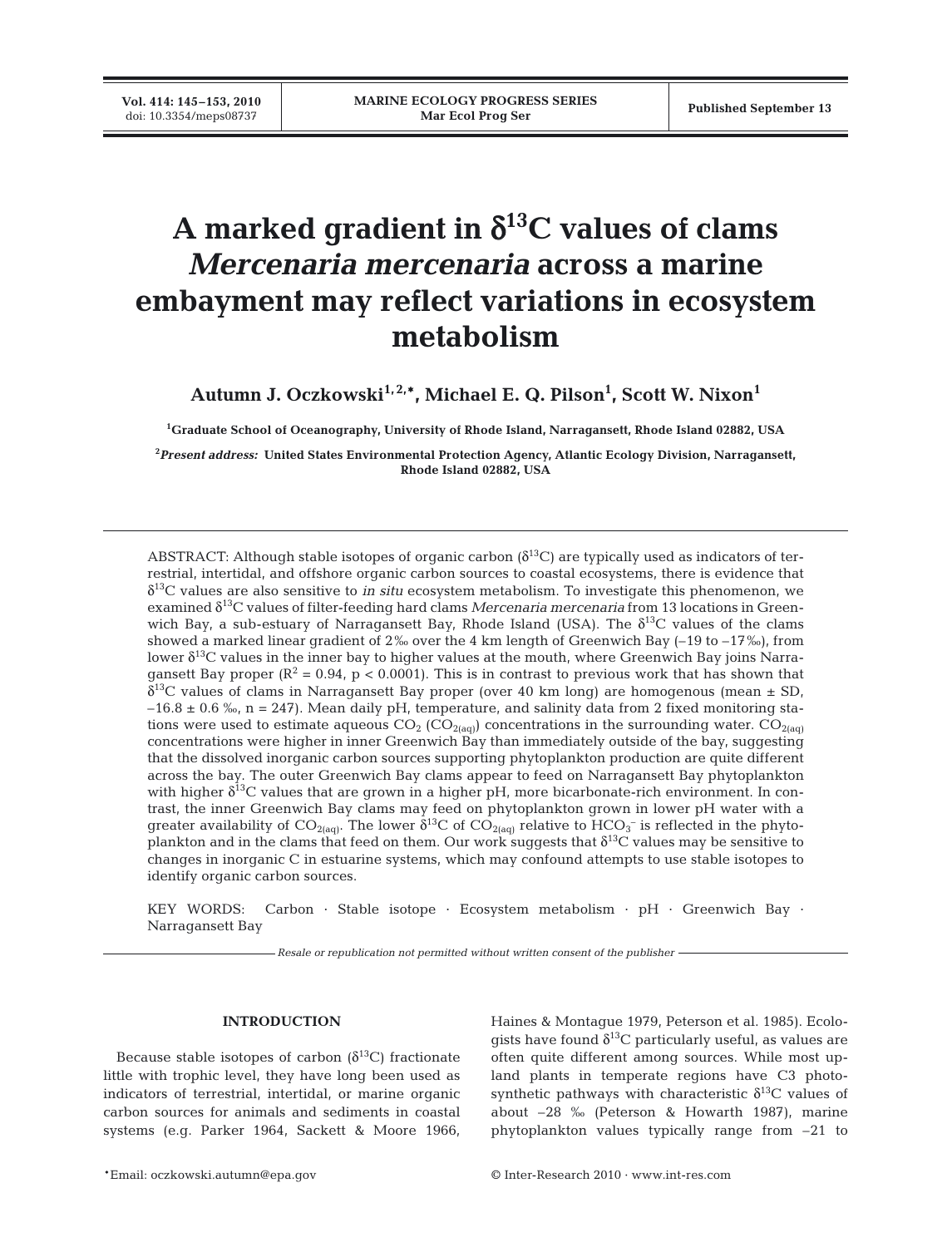–23‰, and salt marsh grasses with C4 pathways, such as *Spartina alterniflora*, have values from –12 to –14‰ (Haines & Montague 1979, Peterson & Howarth 1987, Cloern et al. 2002). However, recent efforts in food source allocation have demonstrated considerable variation in isotope values among plant species, seasons, and living and dead biomass, suggesting that, in some cases, end-member identification may be more difficult than frequently thought (Cloern et al. 2002, Caut et al. 2009, Dang et al. 2009). In marine systems, the issue is further complicated because different components of the dissolved inorganic carbon (DIC) pool, namely carbon dioxide  $(CO<sub>2</sub>)$  and bicarbonate (HCO<sub>3</sub><sup>-</sup>), have different  $\delta^{13}$ C values, which directly influences  $\delta^{13}$ C values of many primary producers (Craig 1953, Raven et al. 2002). All of these factors could contribute to non-conservative mixing of food source  $\delta^{13}$ C values among consumers.

As an example of a system that does not fit a traditional end-member mixing model, we found subtidal hard clams *Mercenaria mercenaria* in Narragansett Bay, Rhode Island (USA) with more positive  $\delta^{13}C$  values (mean  $\pm$  SD, -16.8  $\pm$  0.6‰, n = 247) than either terrestrial organic matter or marine phytoplankton (Oczkowski et al. 2008). While intertidal salt marsh plants have more positive  $\delta^{13}$ C values than the clams, the area of *Spartina* sp. marsh surrounding the bay is far too small to make a significant contribution to the clam  $\delta^{13}$ C values (Nixon et al. 1995). Moreover, the hard clams were isotopically indistinguishable across the bay's 40 km length. These high  $\delta^{13}$ C values were consistent with results of an earlier experimental mesocosm study using Narragansett Bay sediment and water, where nutrient-enriched tanks experienced phytoplankton blooms with mean  $\delta^{13}$ C values more than 4‰ greater than control tanks  $(-17.3 \pm 2.9 \text{ vs. } -21.6 \pm 1.2 \text{ %})$ (Gearing et al. 1991). The higher values were also reflected in the filter feeders growing in the mesocosms, including *M. mercenaria*, and cannot be explained by source mixing (Gearing et al. 1991). In the cases of both the fertilized mesocosms and the Narragansett Bay hard clams, the more positive  $\delta^{13}$ C values were interpreted as reflecting the high productivity of the systems, although the exact mechanisms were unknown (Gearing et al. 1991, Oczkowski et al. 2008).

The extraordinary homogeneity of the Narragansett Bay hard clam  $\delta^{13}$ C values contrasts with all other measured biogeochemical parameters in the bay (nutrients, phytoplankton, bacteria, metals, etc.), which show a distinct gradient from the head of the bay to the mouth (Kremer & Nixon 1978, Oviatt et al. 2002). These contrasting results, coupled with equally homogeneous nitrogen isotope values in the Narragansett Bay clams, suggested that phytoplankton formed in the highly productive upper bay are the dominant food source for clams throughout the bay (Oczkowski et al. 2008).

After these results from Narragansett Bay were published, we discovered a surprising exception to this isotope homogeneity in Greenwich Bay, a smaller  $(12 \text{ km}^2)$  sub-estuary in the northwest corner of Narragansett Bay. The objective of the present study was to look at how certain physical (circulation) and anthropogenic (eutrophication) factors might dramatically affect carbon sources across small systems only a few km in length, where clams may be feeding on different proportions of *in situ* production and organic matter brought in from adjacent waters. We also explored the evidence for how variations in ecosystem metabolism (the integration of total system production and respiration) may be recorded in hard clams using measurements of  $\delta^{13}$ C. While numerous studies have documented shifts in  $\delta^{13}$ C values associated with changes in DIC (e.g. Parker 1964), which have been reflected in particulate organic matter (Countway et al. 2007), phytoplankton (Fogel et al. 1992), and macroalgae (Finlay 2004), we provide evidence of this variability in higher trophic levels and discuss the implications for traditional food source end-member mixing studies.

## **MATERIALS AND METHODS**

**Greenwich Bay.** Greenwich Bay (Fig. 1) is a small  $(12 \text{ km}^2)$  sub-estuary that branches off the northwest portion of the larger Narragansett Bay (328 km<sup>2</sup>), with an average depth of 2.6 m (Kremer & Nixon 1978, DiMilla 2006). Direct freshwater inputs from small streams draining into the coves and the effluent from a small wastewater treatment facility together average about 1.3  $m^3 s^{-1}$  (DiMilla 2006). Salinity in the inner portion of the bay averaged  $(\pm SD)$  28  $\pm$  1 psu from April through September 2005. During this time period there was no salinity gradient across the bay, as salinity just outside of Greenwich Bay was also  $28 \pm 1$  psu (at North Prudence, Fig. 1; Narragansett Bay Fixed-Site Monitoring Network, DEM 2005). Earlier measurements over an annual cycle showed a mean salinity gradient of only 1.7 psu across the length of Greenwich Bay (Brush 2002). While the mean water residence time (calculated using the freshwater fraction method) is thought to be on the order of about 9 d (DiMilla 2006), it can vary widely from hours to 1 mo (Brush 2002) and circulation in the bay is strongly influenced by winds. Recent numerical modeling efforts (Rogers 2008) have produced results suggesting that under common summer wind conditions a clockwise gyre circulation can develop within Greenwich Bay that may lead to residence times of up to 1 mo. This gyre may prevent or reduce water exchange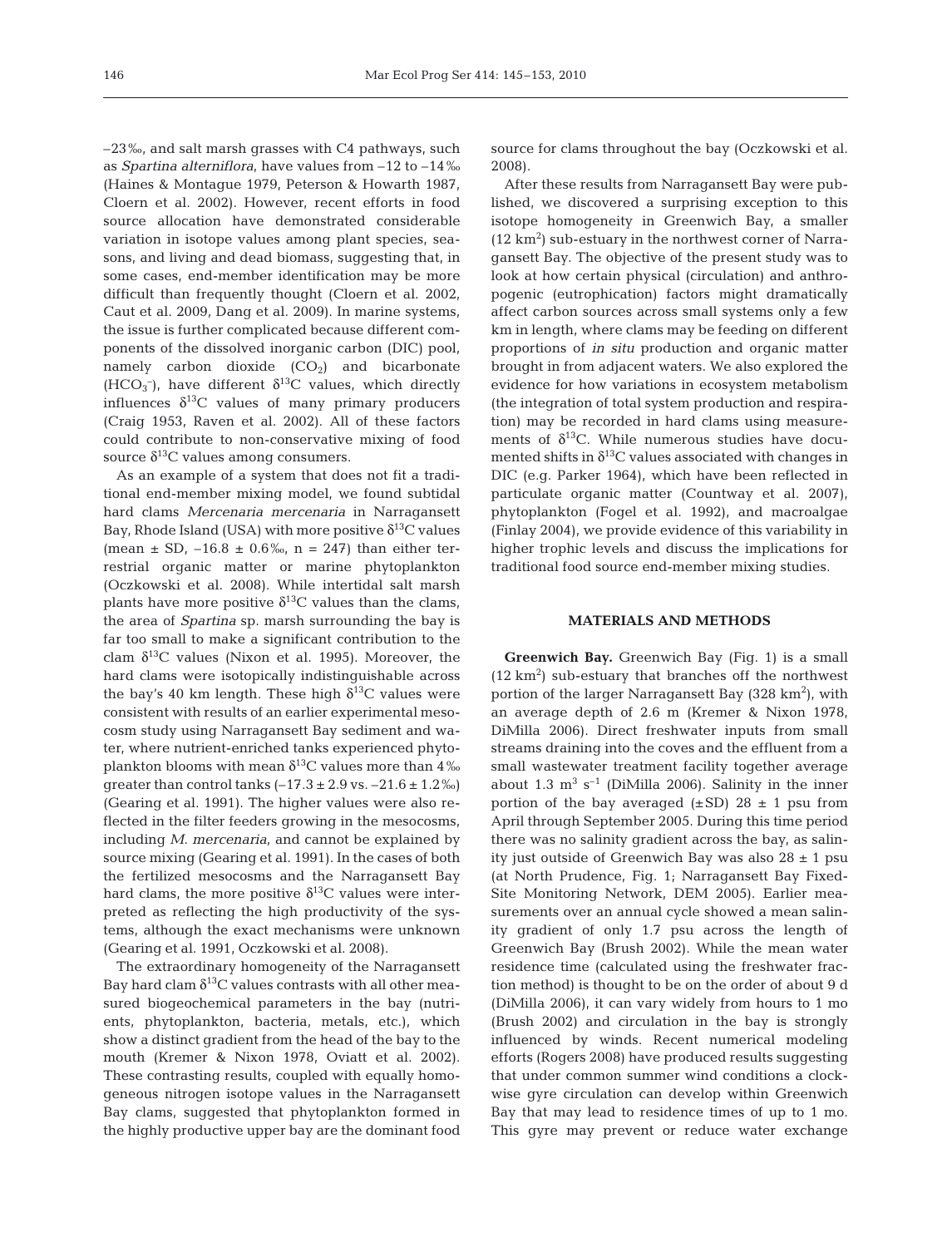

Fig. 1. Upper Narragansett Bay (left panel) and Greenwich Bay (right panel), Rhode Island (USA). Black circles represent locations (Stns 1–11) where clams were collected by the Rhode Island Department of Environmental Monitoring (DEM) and squares show the location of Greenwich Cove clams collected by DiMilla (2006). Black triangles mark the locations of the DEM fixed monitoring sites, in Greenwich Bay and just north of Prudence Island, used to estimate  $CO_{2(aq)}$  concentrations. There is a small sewage treatment plant (STP, white circle) in Greenwich Cove that discharged approximately 1 million gallons per day of secondary treated effluent into the cove. Note that the measurements of annual chlorophyll concentrations made by Oviatt et al. (2002) discussed in the text were made in the same approximate location as the DEM monitoring site outside of Greenwich Bay

between the inner and outer portions of Greenwich Bay, thus limiting the influence of Upper Narragansett Bay phytoplankton and increasing the relative importance of local carbon sources to food webs in the inner bay.

Greenwich Bay is one of the most productive areas for hard clams *Mercenaria mercenaria* in Narragansett Bay, with the highest densities occurring at the mouths of the coves (Rice & Goncalo 1995; Fig. 1). This is largely because the coves are permanently closed to harvesting, and the mainstem of Greenwich Bay is frequently closed because of elevated bacterial counts (DEM 2010).

**Hard clams.** Clams *Mercenaria mercenaria* were collected by hydraulic shellfish dredge from 11 sites in Greenwich Bay on 24 June 2005 by the Rhode Island Department of Environmental Management (DEM) as a part of their annual shellfish survey. Water depth at these sites ranged from 2.3 to 5.3 m. Additional subtidal and intertidal clams were collected by DiMilla (2006) on various winter and summer dates in 2004 and 2005 from 2 locations in Greenwich Cove (Fig. 1). The lengths of the clams collected by the DEM ranged from 42 to 98 mm with a mean  $\pm$  SD of 69  $\pm$  19 mm (n = 60) and the clams from DiMilla (2006) similarly ranged from 28 to 73 mm. Consistent with prior studies conducted in the adjacent Narragansett Bay (Oczkowski et al. 2008), the foot muscle from each clam was carefully removed and dried in a 65°C oven for at least 48 h. The foot muscle tissue was selected to avoid the potentially confounding influences of unassimilated stomach contents and lipid-rich reproductive and metabolically active tissues (Mateo et al. 2008). Samples were then ground into a fine powder using a mortar and pestle and subsamples were weighed in tin capsules for isotopic analysis.

We determined carbon stable isotope values for the clams using a Carlo-Erba NA 1500 Series II Elemental Analyzer interfaced to a Micromass Optima Mass Spectrometer at the US Environmental Protection Agency (EPA) Atlantic Ecology Division in Narragansett, Rhode Island. The carbon isotope composition  $(\delta^{13}C)$  is expressed as a part per thousand (per mille, ‰) deviation from the reference standard PDB where:

$$
\delta^{13}C = \left[ (R_{sample}/R_{standard}) - 1 \right] \times 10^3 \tag{1}
$$

and R is the ratio  ${}^{13}C/{}^{12}C$ . Every fifth sample was analyzed in duplicate and differences between samples were  $< 0.1 %$ .

**DIC estimates.** Two monitoring stations operated by DEM and the Marine Ecosystems Research Laboratory (MERL) at the Graduate School of Oceanography provided geochemical data from the summer of 2005 and 2008. The first station was located on a marina piling in the northwest corner of Greenwich Bay, and the other on a buoy in upper Narragansett Bay about 4 km from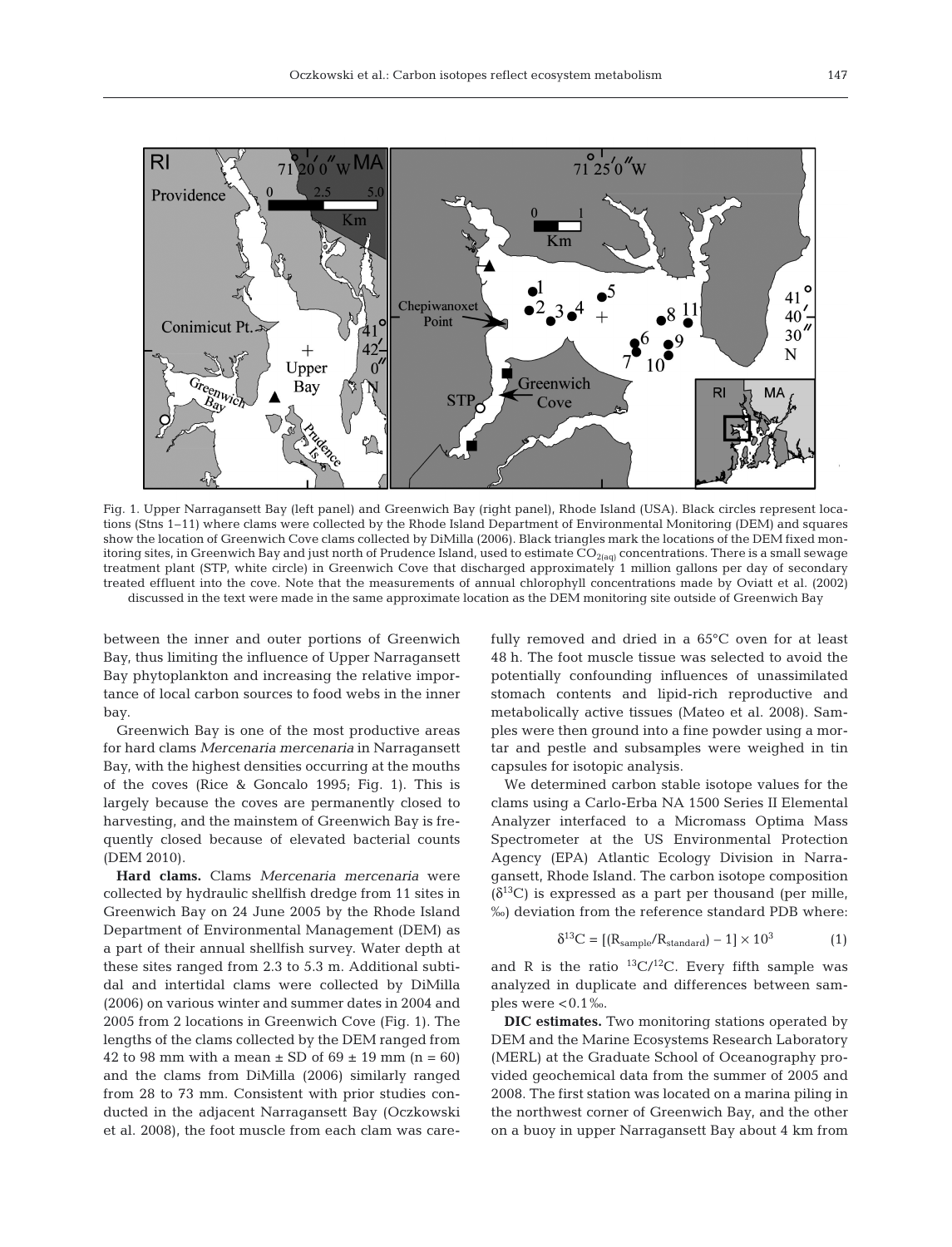the mouth of Greenwich Bay (DEM 2005, 2008; Fig. 1). Both stations consisted of 2 sondes, one about 1 m below the surface and the other about 1 m above the bottom. Here we treat only data from the surface sonde, which captured conditions in the water column where phytoplankton production was maximum. The data were collected 4 times per hour, and include temperature, salinity, and pH (National Bureau of Standards scale). We worked with daily averages of these data, available from early June through September 2005 and January to August 2008. We calculated the total alkalinity by treating it as a function of salinity mixing conservatively with river water at 0.4 meg.  $l^{-1}$ . Our assumption of conservative mixing is based on 17 mo of data from the Taunton River estuary, which supplies one-third of the river water to the bay (Boucher 1991). The results were not qualitatively changed if we used either of the observed extreme values of riverine alkalinity in our area (0 to 1.0 meq.  $kg^{-1}$ ), as salinity differences between the 2 sondes were generally less than 2 psu (URI Watershed Watch, URI 2010b). However, it is important to note that this assumption may not be applicable to all systems, and particularly not to those with large salinity gradients, such as tidal mangrove creeks (e.g. Bouillon et al. 2007). The seawater endmember was taken as 2.32 meq.  $l^{-1}$  at a salinity of 35 psu (Millero et al. 1998). Aqueous  $CO_2$  ( $CO_{2(aq)}$ ) was estimated as described in Pilson (1998):

$$
CA = TA - BA - [OH-] \tag{2}
$$

$$
[\text{CO}_{2(\text{aq})}] = [\text{CA}] \frac{\{\text{H}^+\}^2}{K_1'(\{\text{H}^+\} + 2K_2')} \tag{3}
$$

$$
ppCO_2 \times H_{CO_2} = [CO_{2(aq)}]
$$
 (4)

where CA, TA, and BA are carbonate, total, and borate alkalinity, respectively;  ${H^+}$  is the activity of hydrogen ion; [OH– ] is the concentration of the hydroxide ion;  $[CO_{2(aq)}]$  is effectively the concentration of dissolved  $CO<sub>2</sub>$  gas;  $K<sub>1</sub><sup>*</sup>$  and  $K<sub>2</sub><sup>*</sup>$  are constants of the  $CO<sub>2</sub>$  system calculated for each temperature and salinity; and  $H_{CO<sub>2</sub>}$ is the Henry's Law constant.

**Statistics.** While station mean  $\delta^{13}$ C values were used for statistics on the clam data, the number of individual clams at each station varied widely (from 2 to 10 clams; Table 1). Although more clams per station (i.e. 10) or a consistent sample size would have made the following tests more powerful, we were limited by the number of individual clams available for analysis. A linear regression was performed to determine if the gradient in  $\delta^{13}C$ values in clams across the bay was significant. To look for differences between groups of stations, we performed an ANOVA. These statistical tests were performed using JMP V. 7.0.1 statistical software (SAS Institute).

|  |  | Table 1. Mercenaria mercenaria. Mean $\delta^{13}$ C values for Green- |  |  |  |
|--|--|------------------------------------------------------------------------|--|--|--|
|  |  | wich Bay hard clams. Station locations are shown in Fig. 1.            |  |  |  |
|  |  | GC: Greenwich Cove                                                     |  |  |  |

| Station  | $\delta^{13}C$ | <b>SD</b> | n              |
|----------|----------------|-----------|----------------|
| 1        | $-18.88$       | 0.21      | 10             |
| 2        | $-18.91$       | 0.17      | 5              |
| 3        | $-18.95$       | 0.13      | 5              |
| 4        | $-18.52$       | 0.30      | 4              |
| 5        | $-17.97$       | 0.10      | 2              |
| 6        | $-17.51$       | 0.18      | 3              |
| 7        | $-17.63$       | 0.25      | 3              |
| 8        | $-17.58$       | 0.03      | $\overline{2}$ |
| 9        | $-17.00$       | 0.14      | 5              |
| 10       | $-17.13$       | 0.03      | 4              |
| 11       | $-17.03$       | 0.10      | 8              |
| Outer GC | $-19.59$       | 0.26      | 5              |
| Inner GC | $-20.14$       | 0.38      | 4              |

To see if the time series of pH and  $CO<sub>2(aq)</sub>$  values were significantly different between the 2 monitoring stations in 2005, we took the daily difference between the 2 time series and performed a 1-sided *t*-test to determine that the values were significantly different from zero. Results suggested that the 2 data sets were different for both variables (p < 0.0001). We then tested for autocorrelation and performed a Durbin-Watson test to confirm that autocorrelation was occurring. We adjusted the *t*-test p-values for autocorrelation, as described by Pyper & Peterman (1998), by reducing the degrees of freedom, and still found that the differences for both the pH and  $CO_{2(aq)}$  data between these 2 stations were significant ( $p = 0.0018$  and 0.0043, respectively).

Values are presented as means ± SD unless otherwise indicated.

## **RESULTS AND DISCUSSION**

# **Hard clam** δ**13C values**

A total of 60 clams were analyzed, with mean  $\delta^{13}C$ values ranging from –17.0‰ at the mouth of Greenwich Bay to –20.1‰ in inner Greenwich Cove (Table 1, Fig. 1). When plotted with distance from the western edge, or inner part, of Greenwich Bay, the  $\delta^{13}$ C values of the clams show a clear gradient from low to high values from the inner to outer bay (Fig. 2). Clams from the mouth of Greenwich Bay (Stns 9, 10 & 11) had an average  $\delta^{13}$ C value of  $-17.1 \pm 0.1\%$  (n = 17), similar to values observed in clams from the adjacent Narragansett Bay proper  $(-16.8 \pm 0.6\%$ , n = 247; Oczkowski et al. 2008). Furthermore,  $\delta^{13}$ C values of clams from these stations were significantly greater ( $p < 0.0001$ ) than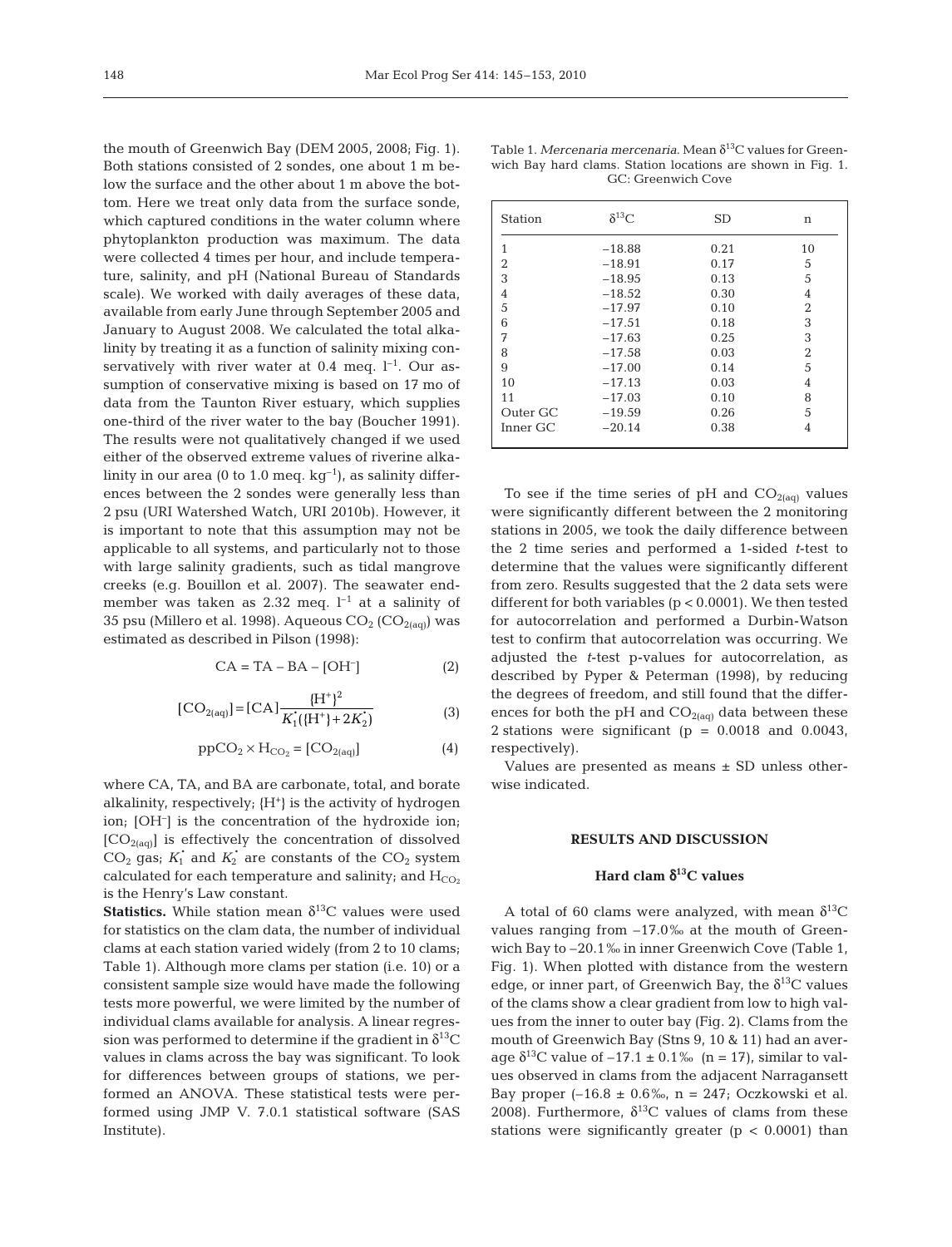

Fig. 2. *Mercenaria mercenaria*. Mean (±SD)  $δ<sup>13</sup>C$  values of hard clams for each station with distance from inner Greenwich Bay. Greenwich Cove extends from the southwest corner of the mainstem (Fig. 1), and samples were collected in the inner and outer portions of the cove. Removing the Greenwich Cove clam data improves the  $R^2$  value to 0.95

those from the 3 westernmost stations (Stns 1, 2 & 3;  $\delta^{13}C = -18.9 \pm 0.2\%$ , n = 20). Clams from Greenwich Cove fit well into the relationship observed in the mainstem of Greenwich Bay, where clams at the mouth of the cove had mean  $\delta^{13}$ C values of  $-19.6 \pm 0.3\%$  (n = 5), significantly greater ( $p = 0.0369$ ) than those from the inner cove  $(-20.1 \pm 0.4\%$ , n = 4; Figs. 1 & 2).

Clams from throughout Narragansett Bay and the mouth of Greenwich Bay have  $\delta^{13}$ C values about 5‰ greater than open ocean marine phytoplankton (–22‰; Fry 2006), suggesting that, despite the high salinity of the system  $(-28 \text{ psu})$ , the filter-feeding clams are consuming a different source of organic carbon than might otherwise be expected. Oczkowski et al. (2008) hypothesized that the higher  $\delta^{13}C$  values in Narragansett Bay were the result of locally high pH values (>8) associated with sewage-enhanced phytoplankton productivity in the Providence River Estuary and Upper Bay (Fig. 1). Most marine phytoplankton preferentially use free  $CO<sub>2</sub>$ , but they can also take up bicarbonate ions  $(HCO<sub>3</sub><sup>-</sup>; Lucas & Berry 1985, Thompson$ son & Calvert 1994). The ratio of free dissolved  $CO<sub>2</sub>$  to HCO<sub>3</sub><sup>-</sup> decreases rapidly as pH rises (as it does with high rates of photosynthesis), so at high pH, photosynthesizing organisms will take up a greater proportion of carbon as  $HCO_3^-$  than at lower pH. Under the conditions in Narragansett and Greenwich Bays in summer, the  $\delta^{13}C$  of  $HCO_3^-$  is estimated to be about 9‰ more positive than the  $\delta^{13}$ C of free dissolved CO<sub>2</sub> (calculated using the relationships in Zhang et al. 1995). In consequence, the organic matter formed at higher pH will have higher  $\delta^{13}$ C values than that formed at lower pH.

We assumed that the clams from inner Greenwich Bay have lower  $\delta^{13}$ C values than the Narragansett Bay clams because their food has lower  $\delta^{13}$ C values. This assumption is supported by the work of Gearing et al. (1991) in MERL mesocosm tanks receiving lower Narragansett Bay water, where nutrient-enriched tanks had higher pH and higher phytoplankton and hard clam  $\delta^{13}$ C values (–17.3 ± 2.9 and –17.1‰, respectively) than control tanks  $(-21.6 \pm 1.2 \text{ and } -21.5\%$ ; Oczkowski et al. 2008). We can imagine 2 mechanisms that could lead to a lower  $\delta^{13}$ C signature in inner Greenwich Bay: (1) lower  $\delta^{13}$ C in the inner estuary clams reflects their use of terrestrial organic matter input ( $\approx$  –28 ‰) as food, or (2) there is a greater availability of the metabolically favorable  $^{12}$ C isotope as CO2 for *in situ* primary production in the inner bay. We reject the first possibility because a preliminary organic carbon budget suggests that the contribution of terrestrial organic matter to Greenwich Bay is small, representing less than 1% of the total organic carbon input to the system. Using an observed relationship between dissolved organic carbon (DOC) and flow from rivers discharging into Narragansett Bay, we estimated DOC loads from rivers to Greenwich Bay to be about 0.5 kg C  $d^{-1}$  (Nixon et al. 1995, DiMilla 2006). This estimate also includes  $~15\%$  of the groundwater discharging into the system. The remaining 25% enters as direct seepage along the coastline and is highly unlikely to contribute a significant amount of DOC to the system (Urish & Gomez 2004). We used the mean biological oxygen demand value of monthly reported effluent data from 2004 to 2006 from the East Greenwich Sewage Treatment Plant to estimate an organic carbon load from this source of  $\sim$ 19 kg C d<sup>-1</sup> (US EPA 2010; Fig. 1). While the contribution of particulate organic carbon to Greenwich Bay from intertidal wetlands is unknown, it must be quite small as coastal wetland area comprises less than 1% of the Greenwich Bay watershed and is mainly contained within the coves (wetland data from URI 2010a). For Greenwich Bay as a whole, land-based organic carbon sources are completely dwarfed by *in situ* production by the phytoplankton. Results of  $^{14}C$  productivity measurements have suggested that phytoplankton production in Greenwich Bay is almost 7000 kg C  $d^{-1}$  (Oviatt et al. 2002). While there is also some production by macroalgae, Granger et al. (2000) estimated this source at between 165 and 493 kg C  $d^{-1}$ , larger than all the terrestrial inputs but very small compared to phytoplankton. A final potentially significant *in situ* source of organic carbon is production by epibenthic microalgae. While this has never been measured in Greenwich Bay or Narragansett Bay and clearly deserves attention, we interpret the isotopic evidence as suggesting that this is not an important food source for the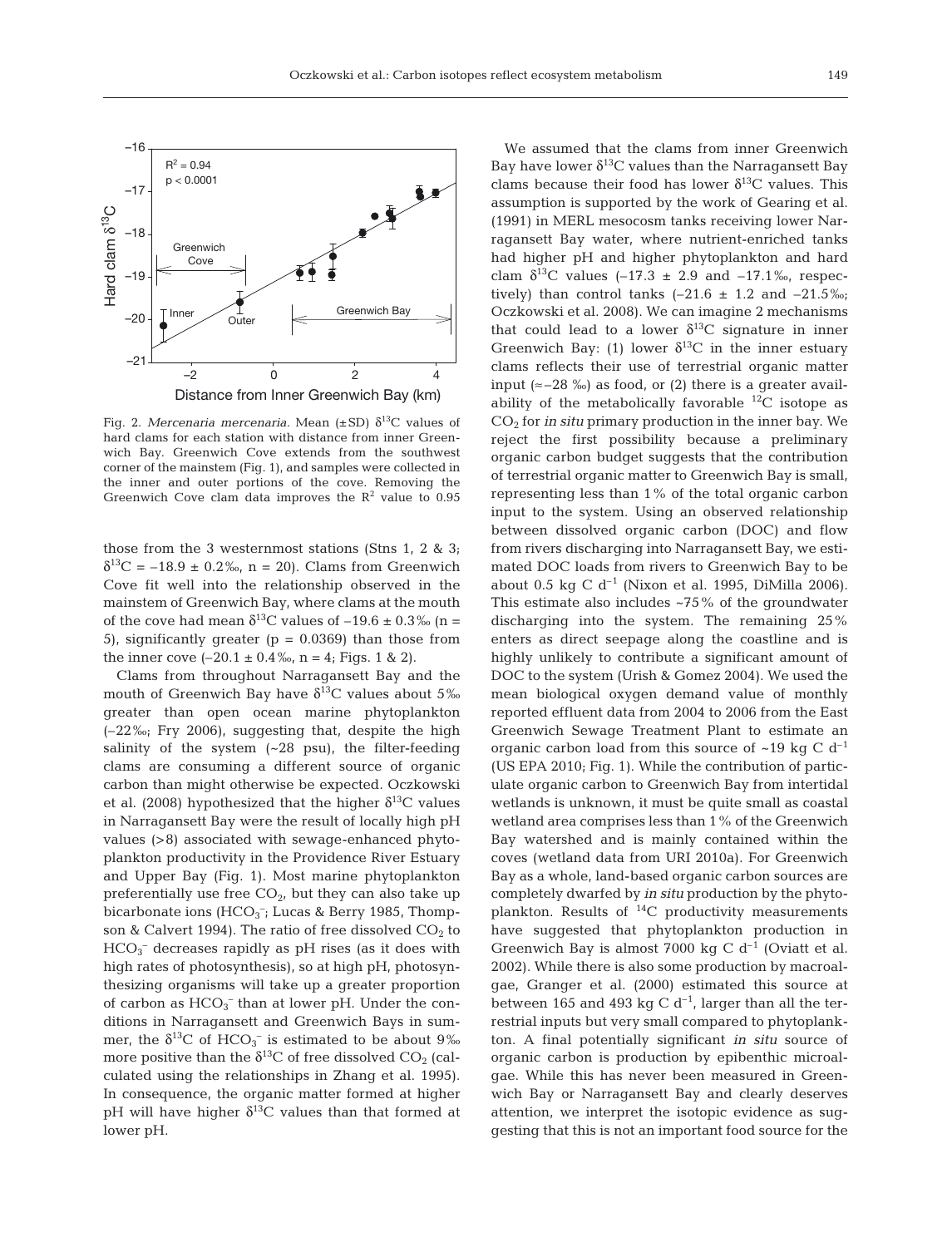hard clams in inner Greenwich Bay.  $\delta^{13}$ C values for epibenthic microalgae vary considerably, but they are usually high  $(-14 \text{ to } -17\%; e.g.$  Currin et al. 1995, Stribling & Cornwell 1997, Wainright et al. 2000, Machás et al. 2003). If epibenthic algae were an important food source, we would expect the trend line in Greenwich Bay to be the opposite from that observed, with clams in the shallower inner bay feeding more on epibenthic algae than those in the deeper outer bay and thus showing more positive  $\delta^{13}$ C values.

Our interpretation is that the strong gradient of  $\delta^{13}C$ values in Greenwich Bay clams results from the interaction of the predominant circulation patterns in the bay with the high rates of primary production and the resulting high pH and more positive  $\delta^{13}$ C of phytoplankton grown in upper Narragansett Bay and the Providence River estuary (Oczkowski et al. 2008). Numerical modeling and studies using Acoustic Doppler Current Profilers have shown that there is a significant flow of upper Narragansett Bay and Providence River estuary water into Greenwich Bay through a deep channel on the northern side of Greenwich Bay, but currents within the inner bay become increasingly weak moving from east to west (e.g. Rogers 2008, Spaulding & Swanson 2008). The very weak tidal circulation may be exacerbated by gyres that develop within the bay under the influence of winds from the southwest that often prevail during summer (Rogers 2008).We hypothesize that inner Greenwich Bay thus operates as a depositional area where significant amounts of organic matter formed in the Providence River estuary and upper Narragansett Bay are deposited throughout the year and respired during the warmer months. The resulting  $CO<sub>2</sub>$  lowers the pH and thus further increases  $CO<sub>2</sub>$  by shifting the isotopically more positive  $\mathrm{HCO_3}^-$  toward more negative  $CO<sub>2</sub>$ . This low  $CO<sub>2</sub>$  can contribute significantly to *in situ* primary production by the phytoplankton in inner Greenwich Bay, thus setting up a gradient with the clams with the lowest  $\delta^{13}$ C values feeding on phytoplankton produced largely within Greenwich Bay and the clams with the highest  $\delta^{13}$ C values feeding largely on phytoplankton grown in the higher pH, more  $\text{HCO}_3$ <sup>-</sup>-rich waters of outer Greenwich Bay and Narragansett Bay. To explore this hypothesis further, we estimated dissolved  $CO<sub>2</sub>$  concentrations both inside and immediately outside of Greenwich Bay.

#### **DIC dynamics**

During the summer of 2005, pH was significantly lower and the concentration of  $CO<sub>2(aq)</sub>$  significantly higher in inner Greenwich Bay than in the water outside in Narragansett Bay (Fig. 3). About 85% of the



Fig. 3. Mean daily pH and estimated  $CO_{2(aq)}$  concentrations from 8 June to 30 September 2005 from one continuously monitoring buoy from the northwestern corner of Greenwich Bay and another from immediately outside of the bay (Prudence Island, see Fig. 1)

sewage discharging directly into Narragansett Bay is released into the Providence-Seekonk River estuary immediately to the north of the North Prudence sonde station, and approximately 95% of the N entering the Providence River estuary from these point sources is exported to Upper Narragansett Bay (Doering et al. 1990, Nixon et al. 2009; Fig. 1). Sewage nitrogen and phosphorous support a large phytoplankton population that may influence the surrounding water column  $CO<sub>2(aq)</sub>$  concentrations in 2 ways: first, the rate of  $CO<sub>2(aq)</sub>$  uptake during a bloom becomes more rapid than air–sea exchange, thus depleting the  $CO<sub>2</sub>$ ; second, the pH of the surrounding water increases, thus increasing the proportion of  $HCO<sub>3</sub><sup>-</sup>:CO<sub>2(aq)</sub>$  (Chanton & Lewis 1999, Oczkowski et al. 2008). In fact, free  $CO<sub>2(aq)</sub>$  concentrations at the Upper Narragansett Bay station were 33% lower than those of western Greenwich Bay (27  $\pm$  9 vs. 41  $\pm$  16 µmol kg<sup>-1</sup>, respectively). Rapid uptake could also leave the remaining total  $CO<sub>2</sub>$  enriched in <sup>13</sup>C, the metabolically less favored isotope, as well as force phytoplankton to take up HCO<sub>3</sub><sup>-</sup>, which has a much more positive  $\delta^{13}$ C value (~9 to 10‰ greater than  $CO_{2i}$ ; Zhang et al. 1995, Fry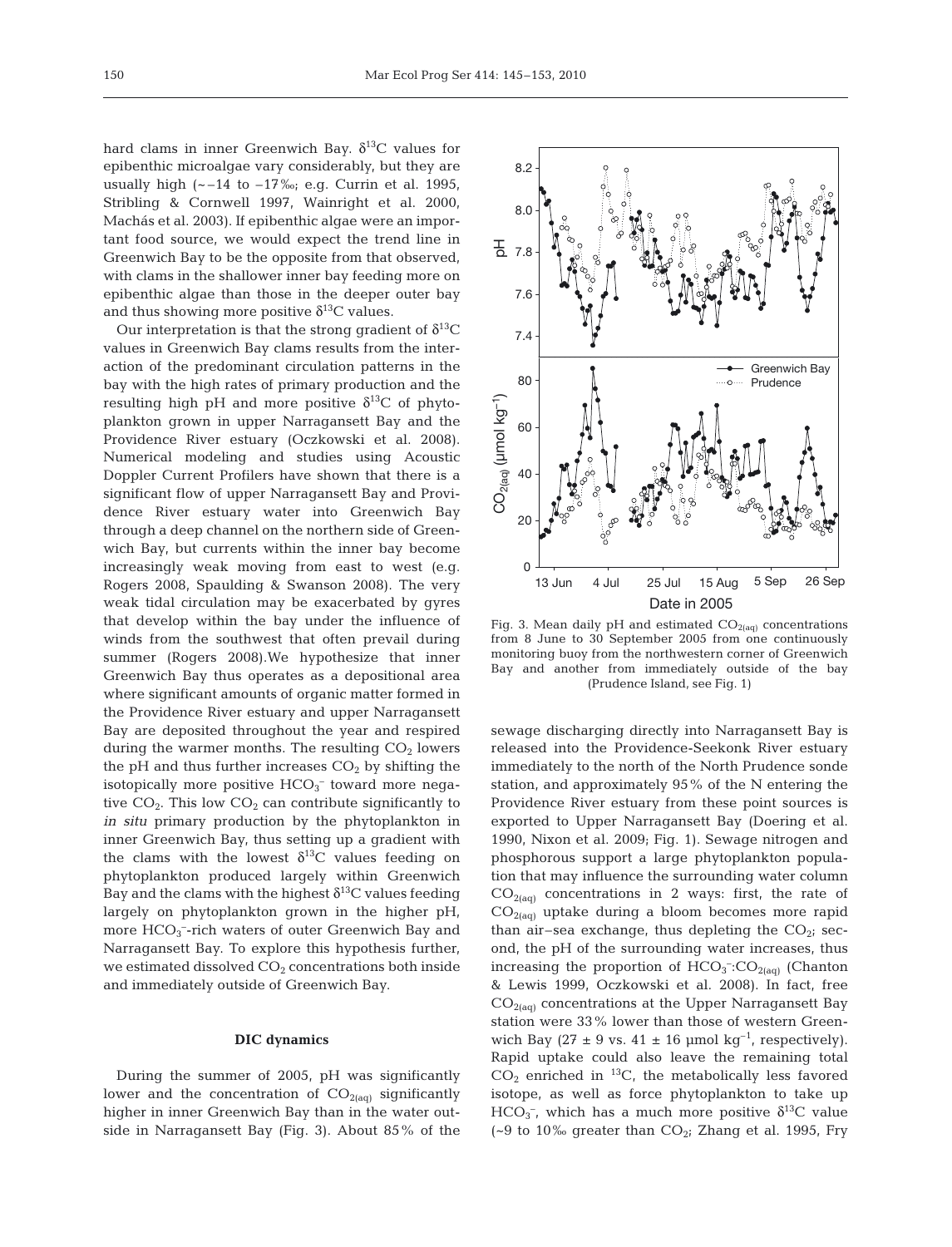2006). Both mechanisms favor more positive  $\delta^{13}C$  values in phytoplankton and subsequent filter-feeding clams in Narragansett Bay, with  $\delta^{13}$ C values about 5‰ greater than open ocean phytoplankton (Oczkowski et al. 2008).

Higher  $CO<sub>2(aq)</sub>$  concentrations in inner Greenwich Bay indicate that the region is either less productive per unit volume than Upper Narragansett Bay and/or carbon respiration exceeds production in inner Greenwich Bay, at least during summer when the clams are feeding most actively. The amount of time that *Mercenaria mercenaria* spends filtering declines rapidly below 10°C (Loosanoff 1939). The average chlorophyll concentration during the 4 mo of summer measurements in Greenwich Bay was  $26.6$  mg m<sup>-3</sup> and at the Narragansett Bay station it was 11.1 mg  $m^{-3}$ (DEM 2005), so it does not seem likely that the productivity was less.  ${}^{14}C$  uptake measurements over an annual cycle in 1997–1998 in mid Greenwich Bay and north of Prudence Island showed much higher production per m<sup>2</sup> north of Prudence Island, but somewhat higher production per  $m<sup>3</sup>$  in central Greenwich Bay (Oviatt et al. 2002). Instead, it seems likely that the high  $CO<sub>2</sub>$  concentration in Greenwich Bay water was due to remineralization of carbon deposited on the sediments during the winter, when productivity greatly exceeded respiration. Recent 2008 data on the partial pressure of  $CO<sub>2</sub>$  (ppCO<sub>2</sub>) and pH from Greenwich Bay suggest that net system productivity is greater in the winter than in the summer, as  $CO<sub>2</sub>$  in the surface water is undersaturated with respect to the atmosphere (about 100 vs. 380 µatm; Fig. 4). As the water becomes warmer,  $ppCO<sub>2</sub>$  increases 30-fold, the pH drops from 8.5 to 7.5, and the system shifts



Fig. 4. Greenwich Bay  $ppCO<sub>2</sub>(**•**)$  and pH (O) data for 2008. Atmospheric  $CO<sub>2</sub>$  concentration is denoted by a line at approximately 380 µatm. Thus, the water column is undersaturated with  $CO<sub>2</sub>$  in the winter and early spring, suggesting net consumption of  $CO<sub>2</sub>$  by primary producers, and more than 30 times supersaturated with  $CO<sub>2</sub>$  in the late spring and summer of 2008, suggesting net respiration

from net production to net respiration (Fig. 4). This same seasonal pattern is seen in pH measurements collected over annual cycles in the lower West Passage of Narragansett Bay (Hinga 2002). To look more closely at the contributions of respired carbon in inner Greenwich Bay, we can use the pH data from 2008, and typical summer temperature (24°C) and salinity (28 psu), to estimate the total  $CO_2$  (TCO<sub>2</sub>) concentration at 7.5 (approximate summer value,  $TCO<sub>2</sub>$  = 1948 µmol  $kq^{-1}$  and 8.5 (approximate high winter value,  $TCO_2 = 1567$  µmol kg<sup>-1</sup>). If we assume that the difference represents net respiration in the summer, which is an underestimate as some of the  $CO<sub>2</sub>$  is lost to the atmosphere, then about 20% of the  $CO<sub>2</sub>$  in the water column is from respired organic matter formed in the winter or brought in from Upper Narragansett Bay. If this respired carbon has  $\delta^{13}$ C values similar to phytoplankton formed during periods of high productivity (i.e.  $-17\%$ ), then it follows that  $\delta^{13}C$  of the total dissolved  $CO<sub>2</sub>$  could be reduced by about 3.4‰ relative to the typical values of  $\delta^{13}$ C near 0 for total CO<sub>2</sub> at summer temperatures, when in equilibrium with the atmosphere (Spiker & Schemel 1979, Zhang et al. 1995, Velinsky & Fogel 1999). Thus, the  $CO<sub>2</sub>$  available to local phytoplankton would have lower  $\delta^{13}$ C values to begin with. While we cannot separate the influence of low respired  $\delta^{13}$ C and greater CO<sub>2</sub> availability associated with lower pH, both are consistent with lower  $\delta^{13}$ C values in phytoplankton produced within Greenwich Bay compared with Narragansett Bay.

This work and that of others (e.g. Gearing et al. 1991, Chanton & Lewis 1999, Oczkowski et al. 2008) demonstrates that  $\delta^{13}$ C values in marine consumers reflect more than just conservative mixing of food sources. However, the relative importance of autochthonous primary production, respiration, and the rate of DIC uptake (and its consequences for DIC-C speciation) in influencing  $\delta^{13}$ C values in producers and consumers in coastal systems has rarely been discussed in the recent literature. Our data, and the work of others, suggest that the simple 2 end-member mixing models used to assess carbon sources in marine and estuarine systems should be interpreted with caution. In addition, care should be taken to account for all potential carbon sources, including DIC. While there is a substantial body of earlier literature (pre-1980s) discussing  $\delta^{13}C$ patterns and trends in estuaries related to DIC dynamics, much of this was published before the importance of  $HCO_3^-$  uptake by phytoplankton and macroalgae was fully realized (e.g. Sackett & Moore 1966, Spiker & Schemel 1979). We have readdressed some of these issues, taking the perspective that  $HCO_3^-$  can be a significant carbon source to phytoplankton in coastal systems (see Lucas & Berry 1985 for detailed discussion) and that the effects of ambient pH may be reflected in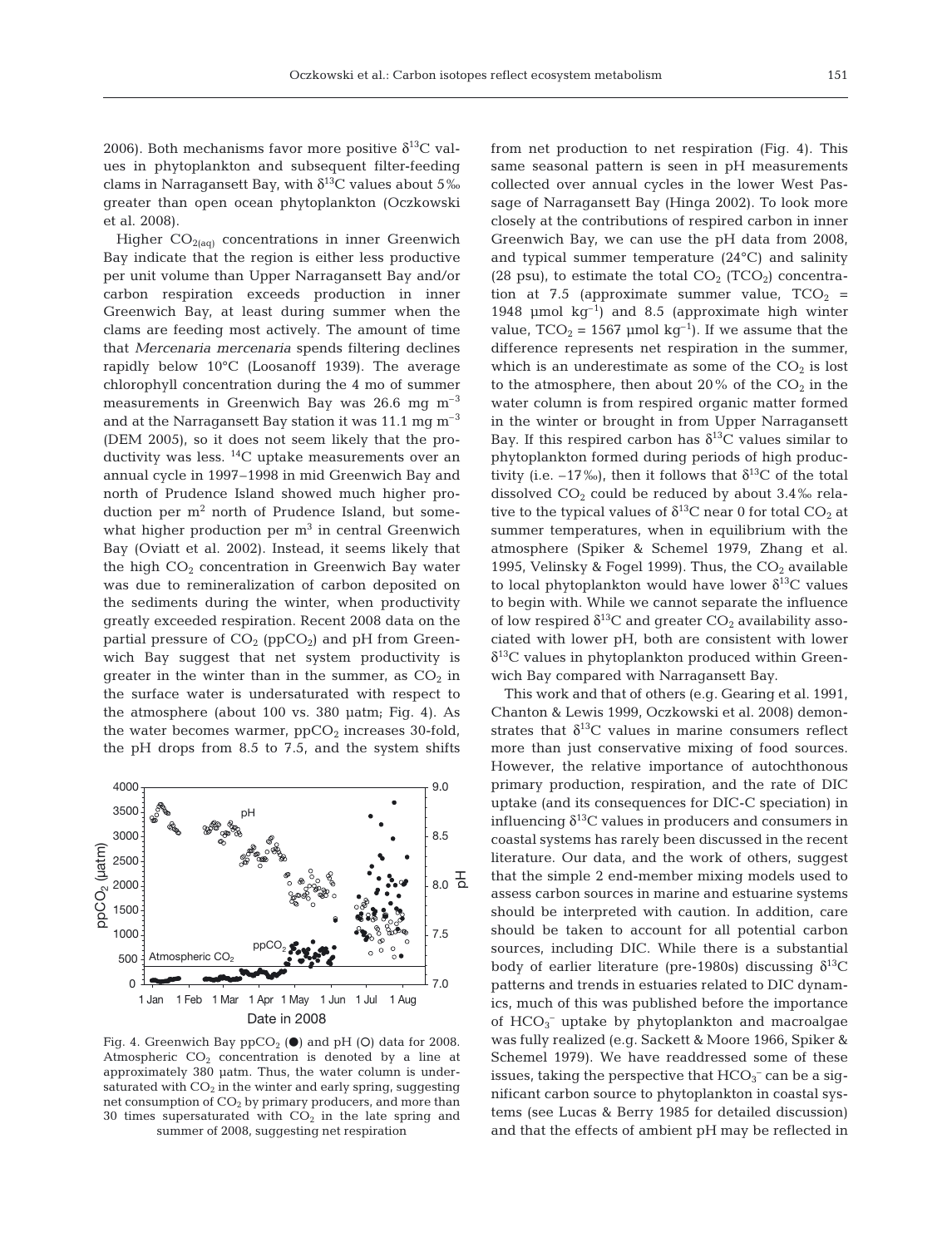the  $\delta^{13}$ C values of resident consumers. Other factors such as day length and irradiance may also prove to be important (e.g. Thompson & Calvert 1994).

*Acknowledgements.* We thank K. Curti for help with data processing, S. Granger for Fig. 1, H. Stoffel for her help answering questions regarding the fixed monitoring stations, and J. Collie for advice on statistical analyses. This analysis would not have been possible without the work of the Rhode Island Department of Environmental Management, Division of Marine Fisheries, K. Henry, and P. DiMilla collecting and processing the clams. We also thank 5 anonymous reviewers for their helpful comments. This work was partially funded by the NOAA Dr. Nancy Foster Scholarship program (A.J.O.). The statements, findings, conclusions, and recommendations are those of the authors and do not necessarily reflect the views of the NOAA.

# LITERATURE CITED

- Boucher JM (1991) Nutrient and phosphorous geochemistry in the Taunton River Estuary, Massachusetts. PhD dissertation, University of Rhode Island, Kingston, RI
- ► Bouillon S, Dehairs F, Velimirov B, Abril G, Borges A (2007) Dynamics of organic and inorganic carbon across contiguous mangrove and seagrass systems (Gazi Bay, Kenya). J Geophys Res 112:G02018 doi:10.1029/2006JG000325
	- Brush MJ (2002) Development of a numerical model for shallow marine ecosystems with application to Greenwich Bay, R.I. PhD dissertation, University of Rhode Island, Kingston, RI
- ► Caut S, Angulo E, Courchamp F (2009) Variation in discrimination factors ( $\delta^{15}N$  and  $\delta^{13}C$ ): the effect of diet isotopic values and applications for diet reconstruction. J Appl Ecol 46:443–453
- ► Chanton JP, Lewis FG (1999) Plankton and dissolved inorganic carbon composition in a river-dominated estuary: Apalachicola Bay, Florida. Estuaries 22:575–583
- ► Cloern JE, Canuel EA, Harris D (2002) Stable carbon and nitrogen isotope composition of aquatic and terrestrial plants of the San Francisco Bay estuarine system. Limnol Oceanogr 47:713–729
- ► Countway RE, Canuel EA, Dickhut RM (2007) Sources of particulate organic matter to surface waters of the York River, VA estuary. Org Geochem 38:365–379
- ► Craig H (1953) The geochemistry of the stable carbon isotopes. Geochim Cosmochim Acta 3:53–92
- ► Currin CA, Newell SY, Paerl HW (1995) The role of standing dead *Spartina alterniflora* and benthic microalgae in salt marsh food webs: considerations based on multiple stable isotope analysis. Mar Ecol Prog Ser 121:99–116
- ▶ Dang C, Sauriau PG, Savoye N, Caill-Milly N and others (2009) Determination of diet in Manila clams by spatial analysis of stable isotopes. Mar Ecol Prog Ser 387:167–177
	- DEM (Department of Environmental Management) (2005) Narragansett Bay Fixed-Site Monitoring Network 2005 datasets. DEM, Office of Water Resources, Narragansett, RI, available at www.dem.ri.gov/bart
	- DEM (Department of Environmental Management) (2008) Narragansett Bay Fixed-Site Monitoring Network 2008 datasets. DEM, Office of Water Resources, Narragansett, RI, available at www.dem.ri.gov/bart
	- DEM (Department of Environmental Management) (2010) Notice of polluted shellfishing grounds May 2010, revised October 2010. DEM, Office of Water Resources, Provi-

dence, RI, available at www.dem.ri.gov/maps/mapfile/ shellfsh.pdf

- DiMilla P (2006) Using stable nitrogen isotopes to characterize and evaluate nitrogen sources to Greenwich Bay, RI and their influence on isotopic signatures in estuarine organisms. MS thesis, University of Rhode Island, Kingston, RI
- ► Doering PH, Oviatt CA, Pilson MEQ (1990) Control of nutrient concentrations in the Seekonk-Providence River region of Narragansett Bay, Rhode Island. Estuaries 13:418–430
- ► Finlay JC (2004) Patterns and controls of lotic algal stable carbon isotope ratios. Limnol Oceanogr 49:850–861
- ► Fogel ML, Cifuentes LA, Velinsky DJ, Sharp JH (1992) Relationship of carbon availability in estuarine phytoplankton to isotopic composition. Mar Ecol Prog Ser 82:291–300 Fry B (2006) Stable isotope ecology. Springer, New York
	-
- ► Gearing PJ, Gearing JN, Maughan JT, Oviatt CA (1991) Isotopic distribution of carbon from sewage sludge and eutrophication in the sediments and food web of estuarine ecosystems. Environ Sci Technol 25:295–301
	- Granger S, Brush M, Buckley B, Traber M, Richardson M, Nixon SW (2000) An assessment of eutrophication in Greenwich Bay. In: Schwartz M (ed) Restoring water quality in Greenwich Bay: a whitepaper series. Rhode Island Sea Grant, Narragansett, RI
- ► Haines EB, Montague CL (1979) Food sources of estuarine invertebrates analyzed using  ${}^{13}$ C/ ${}^{12}$ C ratios. Ecology 60: 48–56
- ► Hinga KR (2002) Effects of pH on coastal marine phytoplankton. Mar Ecol Prog Ser 238:281–300
	- Kremer JN, Nixon SW (1978) A coastal marine ecosystem: simulation and analysis. Springer-Verlag, New York, NY
- ► Loosanoff VL (1939) Effect of temperature upon shell movements of clams, *Venus mercenaria* (L). Biol Bull 76: 171–182
	- Lucas WJ, Berry JA (1985) Inorganic carbon uptake by aquatic photosynthetic organisms. American Society of Plant Physiologists, Rockville, MD
- ► Machás R, Santos R, Peterson B (2003) Tracing the flow of organic matter from primary producers to filter feeders in Rio Formosa Lagoon, southern Portugal. Estuaries 26: 846–856
- ► Mateo MA, Serrano O, Serrano L, Michener RH (2008) Effects of sample preparation on stable isotope ratios of carbon and nitrogen in marine invertebrates: implications for food web studies using stable isotopes. Oecologia 157:105–115
- ► Millero FJ, Lee K, Roche M (1998) Distribution of alkalinity in the surface waters of the major oceans. Mar Chem 60: 111–130
- ► Nixon SW, Granger SL, Nowicki BL (1995) An assessment of the annual mass balance of carbon, nitrogen, and phosphorous in Narragansett Bay. Biogeochemistry 31:15–61
- ► Nixon SW, Fulweiler RW, Buckley BA, Granger SL, Nowicki BL, Henry KM (2009) The impact of changing climate on phenology, productivity, and benthic–pelagic coupling in Narragansett Bay. Estuar Coast Shelf Sci 82:1–18
- ▶ Oczkowski A, Nixon S, Henry K, DiMilla P and others (2008) Distribution and trophic importance of anthropogenic nitrogen in Narragansett Bay: an assessment using stable isotopes. Estuaries Coasts 31:53–69
- ► Oviatt C, Keller A, Reed L (2002) Annual primary production in Narragansett Bay with no bay-wide winter–spring phytoplankton bloom. Estuar Coast Shelf Sci 54: 1013–1026
- ▶ Parker PL (1964) The biogeochemistry of the stable isotopes of carbon in a marine bay. Geochim Cosmochim Acta 28: 1155–1164